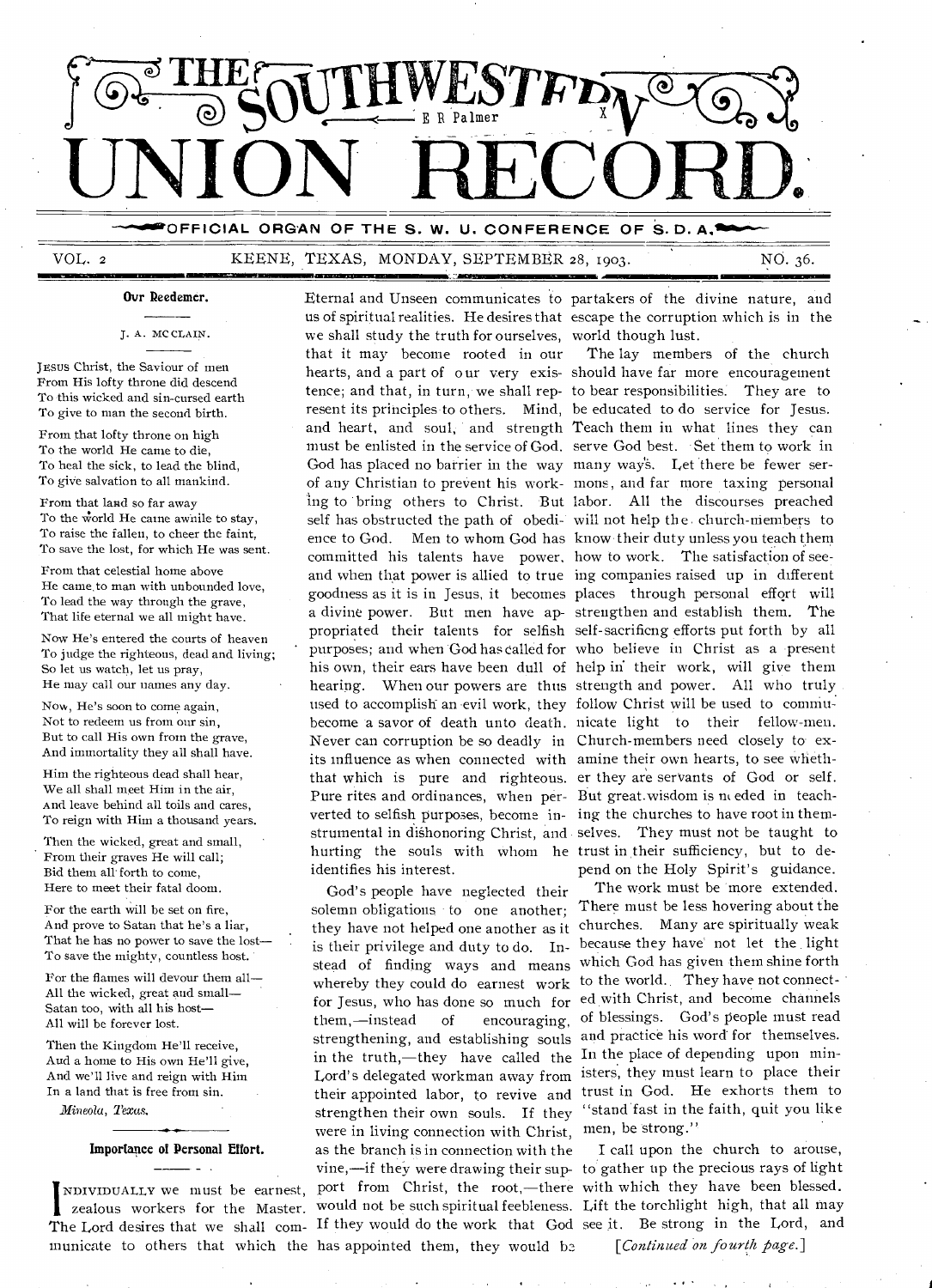# arkattsas Department.

## **A Ncw Tent House.**

THE readers of the RECORD will doubtless be glad to know that we have a tent house, a new building HE readers of the RECORD will doubtless be glad to know that recently erected here in Springdale for that purpose. They are kept under lock and key, and securely sheltered from storms. It is something this conference has needed for a long time, and the tents are much the worse for the wear for the lack of it. We trust our friends will take pleasure in donating to the tent fund, to be used to purchase small tents, located in Portland, Arkansas, to appeal for the tent house, that is alwhich we so much need, as they will realize that they will be properly cared for. We enjoyed our meetings under our new audience tent this summer, and now as a conference we want to begin our tent fund so by another state camp meeting we can replace some of our leaky tents with new ones. We will also appreciate any contributions toward paying for the tent house, which cost forty dollars; and we have only a short time in which to pay it. Please send all contributions to the Arkansas Tract Society, Springdale, Ark. Small or Society, Springdale, Ark. Small or FLOER J. A. Sommerville is hold-<br>large sums will be gratefully received ing meetings in Anderson, Arkansas, opes, which are used in the ten-centand duly acknowledged.

OuR people at Fayetteville are haulto contribute to this worthy enterprise meeting. will appreciate this fact.

# ITEMS OF INTEREST.

ELDER Griffin has closed up his Neeley, Yell county, Arkansas. work at Delaware and organized a Sabbath School. He met with some opposition there, one sister who accepted the truth was ordered off the place by her husband and he would Sabbath School. Finally when he State. another part of the State.

more are expected to.

BROTHER Bender and wife are in there now. arkana.

mencing October 15.

scription to the RECORD.

the cotton crop in this State is very camp meeting. prolific, and prices are better than for years. What should this mean to tne canvassers?

BROTHER L. C. Sommerville has ren report the cotton crop in the ex- of the same. some. They are faithful, tried, old, RECORD when we get them in full. experienced canvassers; and they are of good courage and pressing forward CORD expired? Please renew. with the determination of putting in a good fall's work. "Be it unto them according to their faith." The promises of the Lord are sure.

ELDER **J.** A. Sommerville is holdat this writing, September 25.

ing and breaking rock for the founda-closed their meetings in Texarkana, furnished. Urging the necessity of tion of the new church house in this going from there to Newport, Arkan-this method of giving was one of the place. Those who have or are about sas to assist in the local camp resolutions passed at our recent State

> holding some profitable meetings with carry theni out. Now the fact was the brethren in Ava.

## **The Local Camp Meeting.**

cepted the truth was ordered off the **D**<sub>ON</sub>'r forget the time and place, nickels, we could carry out this resolu-<br>place by her husband and he would especially those living in the tion; and may we earnestly strive<br>not let found that she would not disobey the for those who could not get to our shortness of time, the rapid fulfilling Lord to please him, he sent for her State camp meeting, and others who of the signs all around us of the to come home. She went and is now can come. It is at a season of the Saviour's near coming, and that the in hopes eventually of getting the year after the crops have been gath-Lord tells us in His Word that He children to Sabbath School. Elder ered, and one can spend the time will cut His work short in righteous-Griffin has gone to Neelly to preach. very profitably and not miss it from ness, we would do our utmost to ad-ELDER Sommerville has left the his work. It commences October vance this precious truth. The work work in Gentry and is preaching in 15, and will probably last a week or of carrying forward this message is Watts is continuing the Gentry and no work has been done there to accomplish this work, and the

stand for the truth and ten or twelve among the colored people by Brother hopes of being instrumental in estab-souls hungering and thirsting for the. lishing a good company in Tex-bread of life in this place as elsewhere. DON'T forget the LOCAL CAMP representation of our people to attend MEETING at Newport, Arkansas; com-the camp meeting, thus helping to DON'T forget to renew your sub-of light and truth in this darkened WE read from the daily papers that be realized as the result of the local Ryles. We have no Sabbath-keepers Surely there are honest We hope that there will be a good sow the seed, and hold up the banner city. We trust that much good may

# **NOTICE.**

commence the canvassing work ready up and sheltering the tents Brother W. W. Palmer's postoffice is from the storms, but we have not Hazen, Prairie county. These breth-enough to meet the needed payment treme south not so good as they butions will be gratefully received expected to find it, due to the early and promptly acknowledged. The drought; the latter rains have helped it donations will be announced in the **WE** have received some on our Large or smal contri-

HAS your subscription to the RE-

**The Ten-cent-a-week Plan.** 

meetings. Several have taken their for many years aside from some Mission Board has called for \$205,000 BROTHER Bender and wife have tract soc;ety, and they will gladly be BROTHER B. F. Gowdy has been to make these resolutions but also to ELDER Griffin at last report was in in 'aging aside ten cents a week, it ON'T forget the time and place, nickels, we could carry out this resoluespecially those living in the tion; and may we earnestly strive State. This meeting is particularly out. If we realized as we should the ten days. Newport is quite a city, to all the world. It requires money E w..sa that all societies that have not the mission envela-week plan, would report to the conference, and we resolved not only brought out that if we were faithful would amount to \$416.00 a year, which means considerable toward the rapid spread of the message; also if we were careful with the dimes and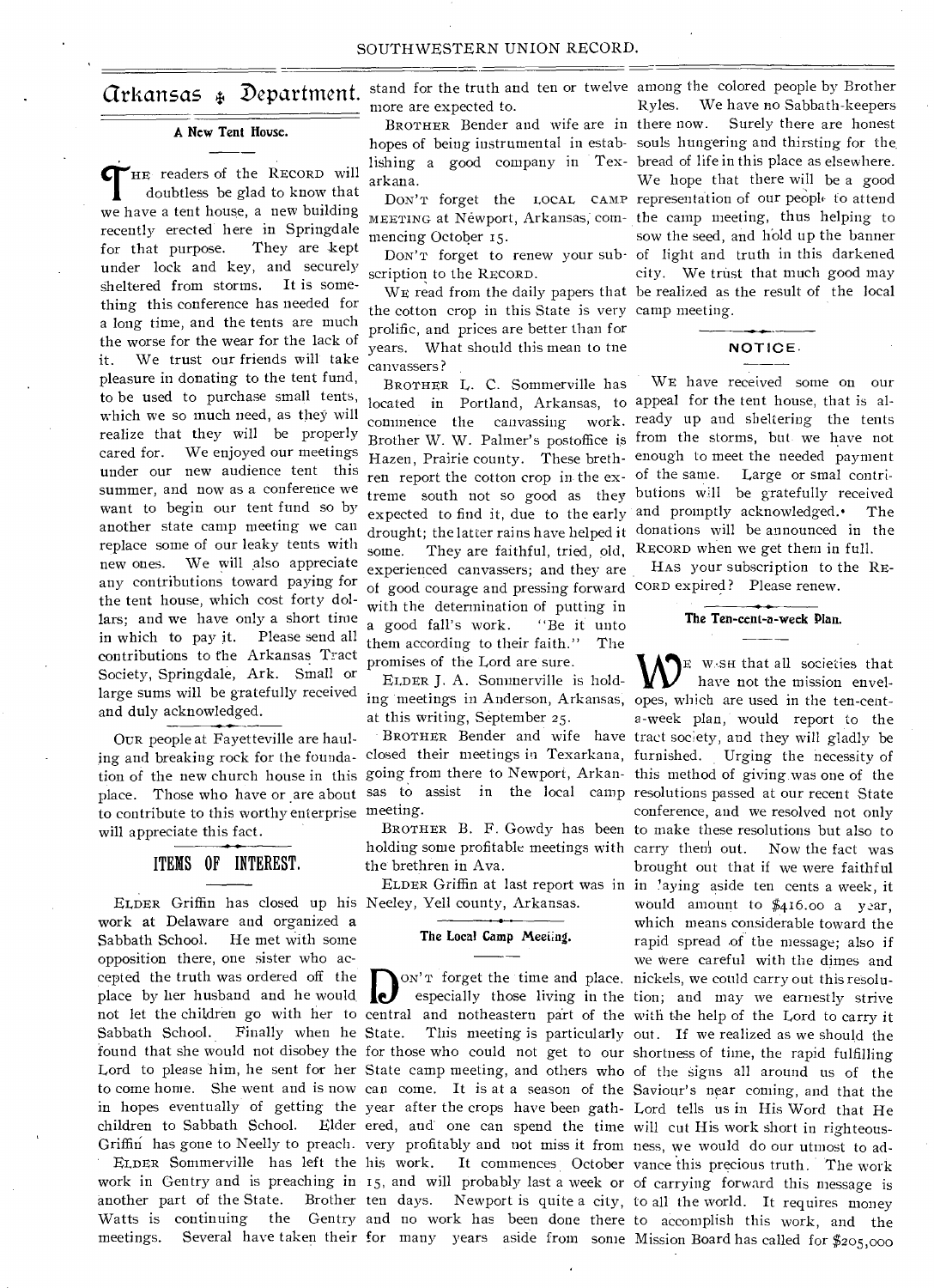already begun in various parts of the One sister took her stand for the world.

of money if it had to be raised by a Bend and a few souls took a stand. few, but if all the sixty thousand Since that time eight more precious members in this country would take souls have taken hold of the truth. hold and lift just to the amount of There are still others here that are ten cents a week, there would be over studying the message; some of these \$300,000 raised. Many have never probably will obey. I expect to make adopted this plan, which is so easy to them another visit in the near future follow if entered upon with a will. and do some baptizing, as there are This money must be raised. will raise it? May the Lord impress upon the hearts of all the importance Peoria church. We had a good meetof being faithful in this part of the ing. The brethren and sisters exwork. We cannot all be preachers pressed themselves as encouraged and and teachers, but we can aid with our strengthened. The outside attendance dimes and nickels, and thus help in the was good, the house being nearly full spread of the message and be mis- Sunday night, and many expressed a lege, is a little book that makes punctsionaries indeed.

4-Texas Department.+

## THE FIELD.

BUFFALO GAP.—Our meetings continue. Rains and cool weather have nearly broken up our congregation twice this month. At present the Weather is fine, but the congregations are small. Some interest has been manifested, and we hope to see some good and profitable quarterly meeting fruit of our labors soon. We are not very sanguine, neither are we discouraged. Elder Andrew Nelson, who Miller returned this morning from his labors. He has been earnest and their efforts. faithful and loving both in his public services and in his house to house turned from the European field, has work. We shall greetly miss him been visiting his sister, Mrs. C. W. sive article on American railroads. from our own little family'circle.

Opposition to our message, especially on the Sabbath question, is beginning to develope. We desire the earnest prayers of all the workers who may read this report.

## N. J. ETHEREDGE.

BOSQUE COUNTY.—In connection with Brother Miller we commenced meetings at the Fairview school house in Bosque County, September i r.

Owing to the condition of the people—busy with their crop—the attendance was very small; yet we feel that good was done. family deeply interested, and hope acquaintances and making preparathat they will soon take their stand tion for the coming term of school. for' the truth.

to use in the support of the work Smith Bend and held seven meetings. Nebraska on October 6, for this place. This would look like a large sum four weeks meeting at the Smith Who some there that want to be baptized.

> We held quarterly meeting with the desire to hear more. T. W. FIELD.

## KEENE ITEMS.

ELDER N. P. Nelson and family reached Keene last Thursday morning. Elder Andrew ,Nelson's wife and little girl came with them. Their their new homes.

with the Dallas church last Sabbath.

came on the 24th ultimo will leave Bosque county where they have been portation in the United States astonus after two more days. We have holding meetings. They report some ishes all foreigners. Edwin A. Pratt, learned to love him and to appreciate keeping the Sabbath as a result of a representative of the London Times, ELDERS T. W. Field and C. W.

Miller, the past week.

ELDER J. P. Lorenz and Prof. C. B. Hughes expect to leave to-night for Oklahoma, where they will visit the churches in the interest of the Keene Academy.

IT is only four weeks and two days to the opening of Keene Academy.

THE Keene church enjoyed a good quarterly meeting last Sabbath. The Elders Nelson and Prof. Hughes were present to take charge of the exercises.

PROF. C. B. Hughes has been in We left one Keene the past week, renewing old

Leaving that place we came to the in the Academy, will leave Lincoln, learning these facts.-*-Selected*.

truth. About one year ago I held a French tells of the serious illness of A PRIVATE letter from Elder Brother Felter, in Houston. It is hoped he is better before this.

> BROTHER H. H. 'Hall finished his audit of the Southwestern Union Conference, Texas Conference and Texas Tract Society books, and left last Thursday night for Oakland, Cal. He went by way of Kansas City, intending to stop there a short time.

Is your RECORD subscription out ?

## To Church School Teachers.

car of goods came in Sabbath morn-lated with grammar in all the schools ing and they are now busy settling in in the conference. The book, can be ELDER W. W. Eastman reports a Substantially bound in cloth, 4o cents. To Church School Teachers.<br>  $\overline{\hspace{1cm}}$ <br>  $\begin{array}{c}\n\bullet \\
\bullet \\
\bullet \\
\bullet\n\end{array}$  ow to Punctuate," by Profess-<br>
or D. D. Rees, of Union Coluation easy for the grammar student. This text was prepared especially for our schools, and has been placed in the suggestive course of study as outlined by the text-book committee of the Educational Conference recently held at College . View, Nebraska. "How to Punctuate" should be corresupplied by the State Tract Society.

## Ovr Roads Astonish Foreigners.

ELDER J. P. Lorenz, recently re-terday at the Grand Central Station PROF. H. T. Curtis, who will teach people would be equally astonished on The development of passenger transwas making some investigations yes-' with a view to writing a comprehen-His inquiries developed the fact that the New York Central has eight passenger trains a day between New York and Chicago, and when he learned that the distance is 98o miles, he remarked that it is a marvelous thing. He was still further astonished to find that four of the eight trains make the 980 miles in twenty-four hours, and that one, the Twentieth Century Limited, goes the distance every day, in either direction, in twenty hours. His amazement grew when he was informed that the westbound Twentieth Century Limited carries only Chicago passengers and will not take a passenger for any other point. He remarked that his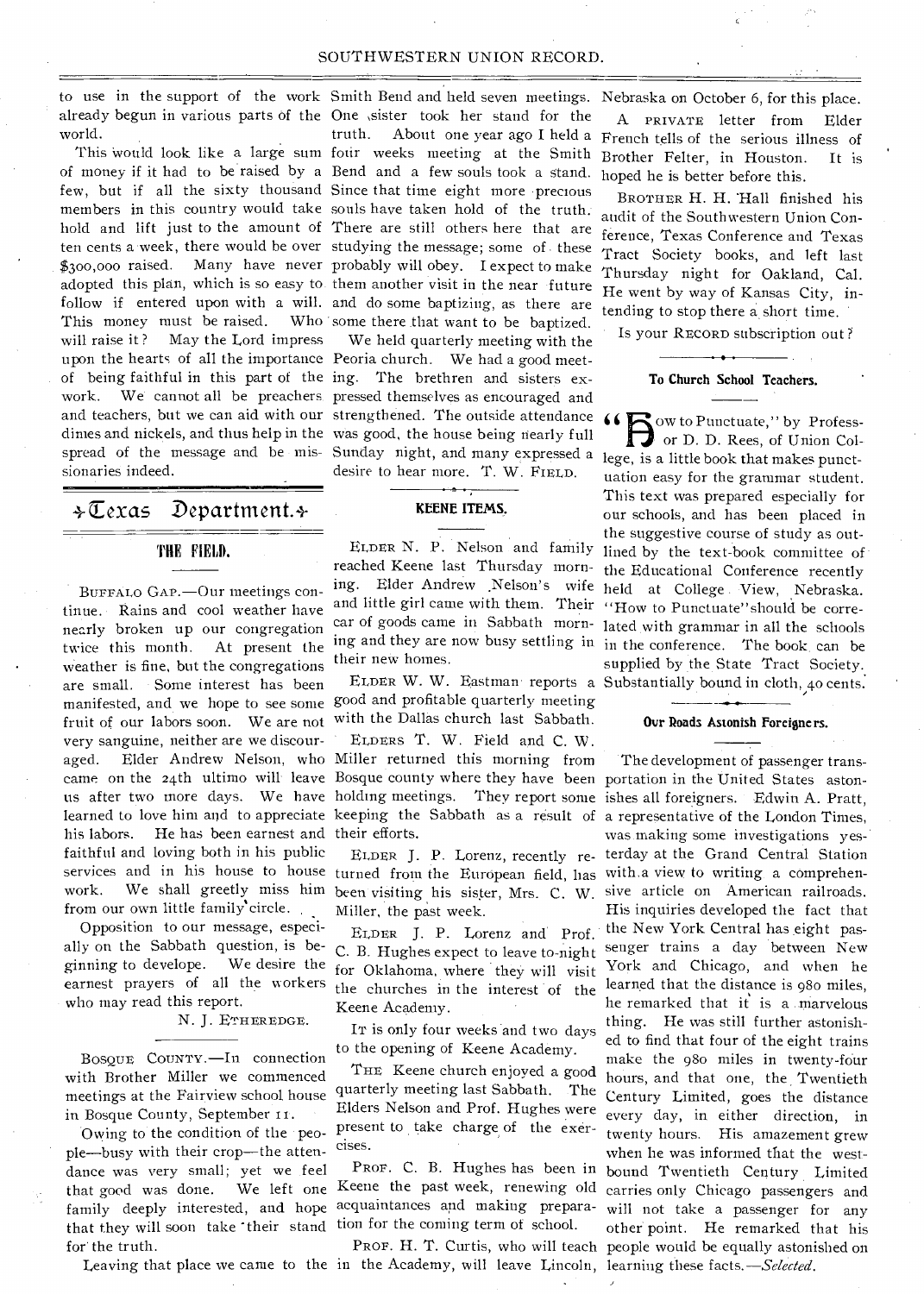## SOUTHWESTERN UNION RECORD.

# $\triangle\mathbb{C}$ he + Union + Record.  $\triangleleft$

| A WEEKLY JOURNAL<br>Published by the Southwestern Union Con-<br>ference of the Seventh-day Adventists.        |  |  |  |  |  |  |  |  |  |  |
|---------------------------------------------------------------------------------------------------------------|--|--|--|--|--|--|--|--|--|--|
| C. N. WOODWARD, $- - - - - -$ Editor<br>and Business Manager.<br>N. P. NELSON, - - - - Associate Editor.      |  |  |  |  |  |  |  |  |  |  |
| Subscription Price, per year, - - - \$.50<br>Clubs of Ten, one year, - - - - - 4 50                           |  |  |  |  |  |  |  |  |  |  |
| AGENTS:<br>Oklahoma Tract Society, Oklahoma City,<br>Oklahoma.<br>Arlunges Tuest Conicty Corinadele Arlzances |  |  |  |  |  |  |  |  |  |  |

Arkansas Tract Society, Springdale, Arkansas Texas Tract Society, Keene, Texas.

All papers will be discontinued when the time expires, unless promptly renewed.

Subscribers who do not receive their paper regularly should notify the office of publication and not the Tract Society, as the latter are not responsible for the mailing of the seem wise. papers.

Money, or letters, should not be sent to individuals. All business communications should he addressed, and all remittances and money orders made payable to the S. W. U. RECORD, Keene, Johnson County, Texas.

Entered October 24, 1902 at Keene, Texas, of March 3, 1879.

## **OUR CLUB OFFER.**

\$2.50, we will send the RECORD to attained. their address free for one year; or for the.REcoRD free. Every church or so that each family may have it and their conference.

# Institute.

tute that is now being held at Keene for the benefit of the teachers of the Southwestern Union conference. First, it is an evidence that there is a taking hold of the church school work in a decided way. Second, it indicates a systematic movement for the training of every child of Seventh-day Adventists for a mission-enrolled:

ary. Third, it makes it possible to ment to the teachers

teachers, who have followed their Daisy McConnell, Enid, Oklahoma; profession for years, who could obtain Lizzie Eldred, Brenham, Texas; normal work within a few miles of Ethel Taylor, Dallas, Texas; Lena home, to go to the expense of coming Rust, Dallas, Texas; Mrs. Hattie E. fifty to five hundred miles to attend a Sorenson, Perkins, Oklahoma; Hatsmall institute; but, if they stop to tie Robertson, Keene, Texas; Selma consider for one moment the condi-Schramm, Brenham, Texas; A. M. tion of the children of this denomi-Woodall, Keene, Texas; Ray Hicknation, the message which is now man, Harper, Oklahoma; Hattie Mosbeing given to the world by this ley, Keene, Texas; Rena Stevenson, people, and which must be closed by Keene, Texas; Ruth Green, Keene, the children, we are sure it- must Texas; Ira Smith, Corsicana, Texas;

as second-class matter, under Act of Congress and noble character; and, when the Phillips, Lowe, Kansas; Annie Laurie **com** o anyone who will send us five message—the soon coming of Christ subscriptions to the RECORD, is kept constantly in mind, and every in the power of his might. Gird order with cash to the amount of basis, that the above object will be the truth to others because you dare on the part of teachers especially, for Satie Waters, Coalgate, Indian Terrimethods in imparting knowledge in tory; Sallie Ramsey, Antelope Gap, the different subjects taught in school, Texas; J. L. Jones, Keene, Texas; so that a burning desire may be Cora Jones, Keene, Texas; Mrs. planted in the child to have a pure W. L. Young, Keene, Texas; Ada time comes for the child to leave McCutchen, Keene, Texas; Anna school, the third angel's message will Olson, College View, Nebraska. be first and uppermost in his mind. We believe if the key-note of the

three yearly subscriptions and \$1.50 the source of all knowledge in every stead, weighted with the Holy Spirit, in cash, we will send it to them for line of thought. Then it is plain and then your words will have power. six months. This should open the that the Bible must be made the basis You are to be like men who are waitway for church librarians, or some of every subject. But how can we ing for their Lord,—waiting, watchyoung person in each church to have teach every subject from a Bible ing, and working. You have no time company should be canvassed for it, solved. This is the object of the as harbingers of his coming, are being be posted on what is happening in content to have a Bible class in the clouds of heaven, with power and basis? This is the question to be to lose. The signs specified by Christ institute. We as a people have been fulfilled; the Lord is soon to appear in school, thinking this was the only great glory. He is coming to be adsatisfactory results.

 $\bigotimes_{i=1}^{\infty}$  HAVE many reasons for The Lord is blessing our work, and thanksgiving for the institution of the first day every one testified of The Lord is blessing our work, and being fully paid for their trouble and expense of coming.

> Classes in the following subjects are being conducted:

> Arithmetic, Geography, History of Education, Methods of Teaching, U. S. History, Physiology, Grammar, Drawing, Spelling, and Nature.

> The following named persons have

see eye to eye in the great funda- Marietta, Texas; Cora Naomi Anmental principles of Christian educa-derson, Antelope, Oklahoma; Nettie tion. Fourth, it means better teachers. Newton, Jennings, Oklahoma; H. H. Fifth, it will result in an encourage-Brunsteter, Alva, Oklahoma; Myrtle anxiously longing to see the salvation man, Keene, Texas; Metta Garret, of their children. • To many it may seem foolish for Emma Johnson, Keene, Texas; Mrs. There has been an anxious longing Rebecca Stoner, Keene, Texas; Mrs. W. L. Adams, Mrs. W. L. Adams, that are Kirk, Rolyat, Texas; 'Clara L. Sea-Oklahoma City, Oklahoma; Mrs. Sophie Conway, Keene, Texas; Mrs.

J. L. JoNEs.

## *[Continued from first page.]*

either new or old, accompanying the recitation conducted upon the right yourselves, and go forth to proclaim We know that the Word of God' is in a spirit of self-sufficiency. Go, inthing necessary. We must go further mired in all them that believe. Are than this if we desire to attain unto you, dear brethren and sisters, ready not hold your peace. But do not go for his appearing?—MRs. E. G. WHITE, in *Southern Watchman.* 

> THE *Southeru Watchman,* the organ of the Southern Union Conference, is putting out a special number of their paper which they are sending to a large number of our people who are supposed to be interested in the work in that field, with an invitation to subscribe. Price \$I.co per year. Address Southern Pub. Co, Nashville.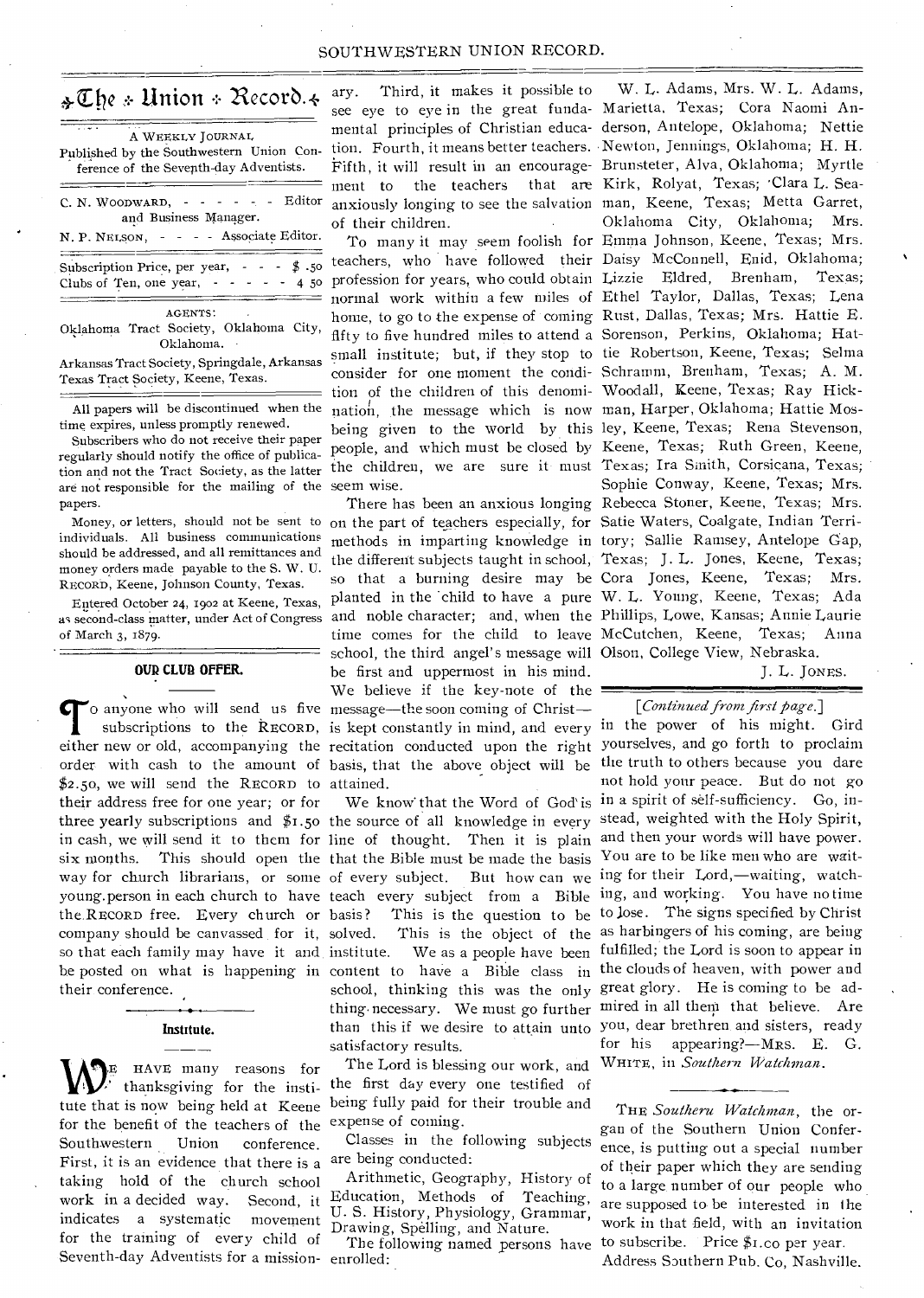## SOUTHWESTERN UNION RECORD.

## *[Concluded.]*

*5. Resolved,* That, inasmuch as the SOUTHWESTERN UNION RECORD is the regularly appointed organ of this Union Conference, we request our workers to send their reports to it that we may know the progress of the message among us.

*6. Resolved,* That conference laborers and local societies settle their accounts with the State Tract Society quarterly, and that the canvassers pay for their books as fast as delivered.

*7. Resolved,* That we urge our young people to attend the Keene Academy and thus fit themselves for usefulness in the cause of God.

*8. Resolved,* That we return to the delegate system of representation, one for the church and one for each of; that the constitution be changed accordingly.

our church school teachers to attend 6 the Keene Institute, and that the con-<br>ference pay their traveling expenses,

ro. *Resolved*, That the churches these tew take the name of their nearest postoffice.

Brother Bagby read the report of the nominating committee. It was voted to adopt the report as a whole by considering each name separately.' The following are the conference officers;

G. F. Haffner, President; William Voth, Secretary; G. F. Haffner, C. nate quite liberally. Sorenson, M. H. Gregory, A. E. Field, T. J. Eagle, Executive Committee; T. J. Eagle, Conference and Tract Society treasurer; C. Sorenson, Superintendent of church school work; James Butka, Missionary agent; spend September 10-13 with the Len-Mrs A. E. Field, Sabbath School secretary.

This closed the work laid before the conference at this annual session; it was now moved to adjourn Sine die.

> G. F. HAFFNER, Pres. EMMA HAFFNER, Sec' y.

## FIELD REPORTS.

with the Osceola church. few good meetings together. Not all courage in the Lord. During our the members were present. church is pretty well scattered which covenants, also on not under the law makes it rather hard to keep up the but under grace. I am satisfied the RECORD yet?

this and other reasons the brethren ing and that the church has been benbut promised to meet again. course, for some time it seems almost than ever. I leave there to unite with fourteen miles on the Sabbath, but at Okmulgee. We began our meet-This church is behind on the "Object has been about an average of forty. Lesson" work, and those that were Ptay for the work here. present showed their willingness to help finish it. Three have subscribed for the RECORD. I think it is a good plan for our laborers to- mention the RECORD to our people when they meet with them; sometimes that is all it takes to get their 'subscription.

G.• F. H.

the Shattuck brethren have commenc- hindered for a few nights. The Draged to build a church. much needed for the school house defaced or torn down, but God's peowhere they meet now is too. small. ple do not become discouraged by Sa-,G. F. H.

## ITEMS OF INTEREST.

ning to build a house of worship.

engaged in a tent meeting. ELDER Dake reports good attendance at Phillips, I:  $T$ ., where he is

OSCEOLA.—Last Sabbath I spent ber of the church, and I am glad to LENNA.—It was my privilege to na church. I found that after we had left there the flood of opposition begun. They had held meetings very nearly all the time, closing just before **I** returned. They villified us, from the pulpit, calling us Mormons and everything they could think of. • Also they have flooded the country with literature on the covenants and not under the law. I visited every 'mem-We had a say that I found them all of good The stay there we spoke to them on the

**OKLAHOMA CONFERENCE PROCEEDINGS** had not met together for some time, efitted thereby, as their testimony<br>
but promised to meet again. Of was that the truth shines brighter<br>  $\begin{array}{r} \text{course} \\ \text{course} \\ \text{for some time it seems almost than ever. I leave there to write with } \end{array}$  $\mathcal{D}$ klahoma  $\ast$  Department. Sabbath School and meetings. For that the opposition has been a blessimpossible to meet as they have to go Brother Maxwell in a tent meeting they will come as often as they can. ing September 18. Our attendance Of was that the truth shines brighter

## A. E. FIELD.

SHATTUCK, -- I am now with my a fair showing of doing much good, family for a few days. I found that but threatening rains and high winds PERRY.—One week ago last. Friday Elders Bagby and Conway pitched their tabernacle here one block west of the post office. Hand bills were circulated and posted, also invitation cards were distributed over the city, and the meeting well commenced with This is very on also was wroth, the posters were fifteen members, or major part there-<br>We have quite a strong church organ- tanic opposition, but-only-work the  $\frac{1}{4}$  ization here. The plan is to have a harder to combat the enemy, and to cordingly.<br>9. *Resolved*, That we recommend coming without if we can find a quit, the beginning there has been an in coming winter, if we can find a suit- the beginning there has been an inchurch school teachers to attend a le teacher who can teach both the creasing interest to know the truth.<br>Keene Institute, and that the con- Common and Euglish I, wish that if Elder Conway spoke vectorially ofter German and English. I wish that if Elder Conway spoke yesterday afterthe Keene Institute, and that the con-<br>ference pay their traveling expenses, these few lines reach one that he will noon (Sabbath) on the importance of church schools, showing that the churches of today are far in the rear of what they should be in the true education of the children. The Lord THE Putnam chnrch is also plan- has told us that the time is very near<br>ne to build a house of worship, at hand when under trying circum-The outside people take quite an in- stances this closing message will be terest in it. Some are willing to do- proclaimed by the children. Then how necessary it is that we give liber-<br>ally of our means, and that every possible effort be made, not only to give our own Children a Christian education but every. child that we can gather in and educate. It may be well to know that this is not only a parental work but a work of the church.

> After the Sabbath was over the Perry church was called together to consider this matter. **I**t Was 'resolved that we have a church school and the following were elected as, the school board: G. S. Wesner, chairman; D. L. Wagoner, clerk; M. B. Clinger, treasurer. The meeting then adjourned. 'How applicably the Lord has spoken to us in Psalms  $144 : 11 - 15$ , concerning'public and church schools.

> > G. S. WESNER.

• . . Have you sent in your renewal for